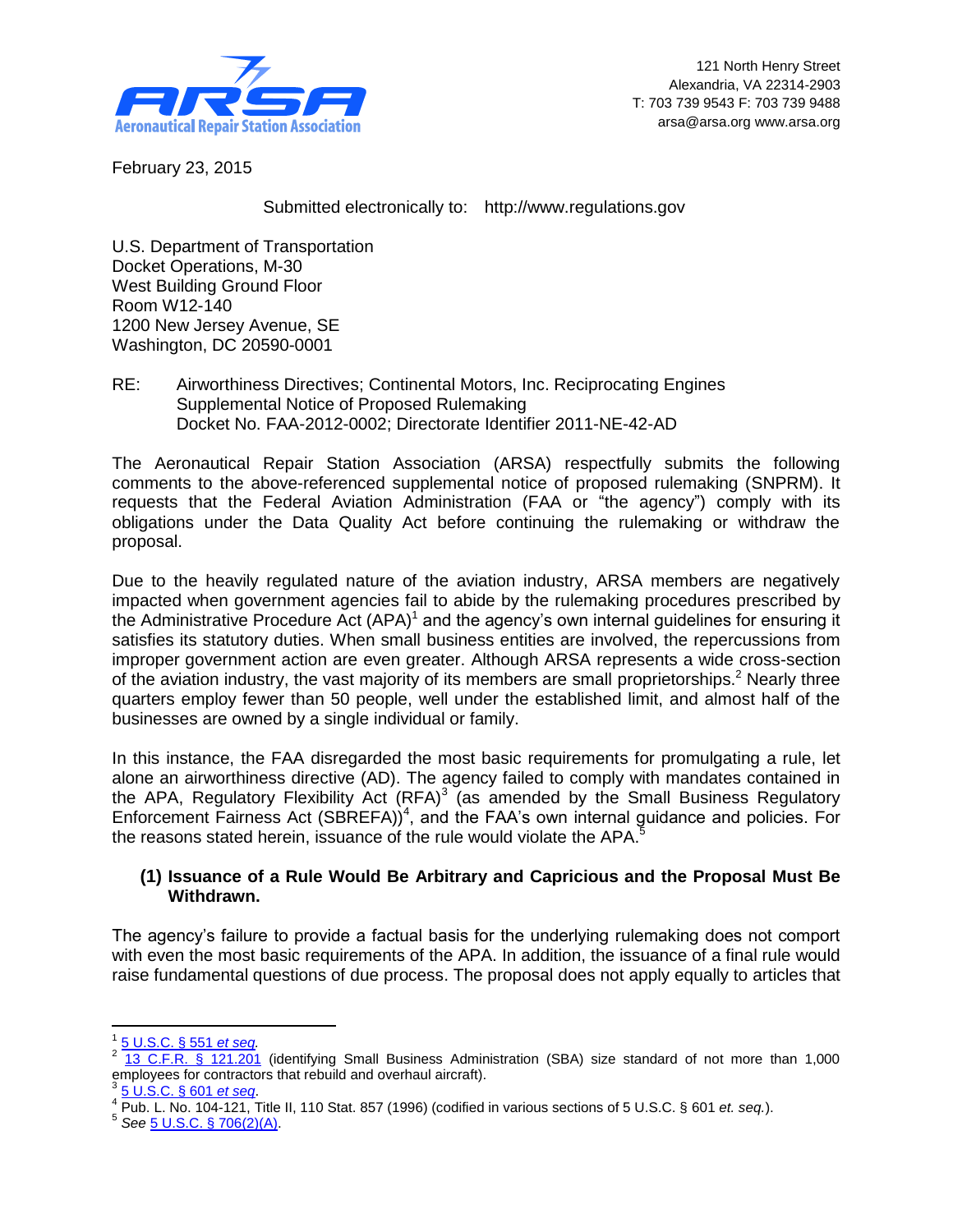RE: Airworthiness Directives; Continental Motors, Inc. Reciprocating Engines Supplemental Notice of Proposed Rulemaking (SNPRM) Docket No. FAA-2012-0002; Directorate Identifier 2011-NE-42-AD

suffer from the same allegedly unsafe condition, but which are instead manufactured by the Original Equipment Manufacturer (OEM). As such, the proposal must be withdrawn.

#### (a) The Administrative Record is Devoid of any Factual Basis Supporting the Issuance of a Rule*.*

Before the agency can issue an AD it must establish that an "unsafe condition" exists with respect to a specific product. $6$  The agency has failed to properly identify the data on which it relies for the conclusion that the affected cylinders present an unsafe condition.

The APA requires federal agencies to allow meaningful public participation in the rulemaking process and provide a "statement of basis and purpose" justifying a rule's issuance.<sup>7</sup> A rule will be set aside as being arbitrary and capricious where the agency fails to "examine the relevant data and articulate a satisfactory explanation for its action including a 'rational connection between the facts found and the choice made."<sup>8</sup> The agency has an affirmative obligation to demonstrate a sound factual basis for the issuance of a rule by specifically disclosing to interested parties the material upon which a prospective rule would be fashioned.<sup>9</sup> Any failure to notify interested parties of the research or data on which the agency relies impedes the presentation of constructive comments to the docket. The effect of such a failure would inevitably be a judicial finding that the rule's issuance was arbitrary and capricious on the grounds that the agency failed to establish or consider all relevant factors during the rulemaking process.<sup>10</sup>

The agency summarily concludes that an unsafe condition exists because there were "multiple" reports<sup>11</sup> of cylinder failures; however, it fails to identify the origin or content of those reports. When pressed on the issue in comments to the NPRM, the agency responded by adding various documents to the docket, including the AD worksheet.<sup>12</sup> The worksheet states that the AD resulted from reports from the FAA's Service Difficulty Reporting Database, FAA Flight Standard District Offices, and individual owners and operators.<sup>13</sup> While the AD worksheet purportedly identifies the origins of the reports, the agency has failed to meet its obligation of providing the public with those reports or providing a rational connection for why those reports

 6 [14 C.F.R. § 39.5.](http://www.ecfr.gov/cgi-bin/text-idx?SID=6b916f750a72eb769d83a575959bc94a&node=se14.1.39_15&rgn=div8)

 $\frac{7}{5}$  U.S.C. § 553(c).

<sup>8</sup> *Motor Vehicle Manufacturers Ass'n of the United States, Inc. v. State Farm Mutual Automobile Insurance*, 463 U.S. 29, 103 (1983) (quoting *Burlington Truck Lines v. United States*, 371 U.S. 156, 168 (1962)); *see also Bowen v. American Hospital Ass'n*, 476 U.S. 610, 626-27 (1986) (stating it is an "axiom of administrative law" that an agency's explanation of the basis for its decision must include a rational connection between the facts in the administrative record and the choice made, but cautioning that the "mere fact that there is some rational basis within the knowledge or experience of regulators under which they *might have concluded* that the regulation was necessary to discharge their statutorily authorized mission *will not suffice* to validate agency decision making") (internal citations omitted) (emphases added).

<sup>9</sup> *U.S. v. Nova Scotia Food Products Corp.*, 568 F.2d 240, 251 (2nd Cir. 1977); *see also Portland Cement Ass'n v. Ruckelhaus*, 486 F.2d 375, 393 (D.C. Cir. 1973) ("It is not consonant with the purpose of a rulemaking proceeding to promulgate rules on the basis of inadequate data, or on data that (in) critical degree, is known only to the agency.").

<sup>10</sup> *Nova Scotia Food Prods.*, 568 F.2d at 251.

<sup>11</sup> 80 Fed. Reg. 5, 1008, 1012 (Jan. 8, 2015).

<sup>12</sup> Informational Documents from U.S. Dept. of Transp./FAA, FAA Docket No. ID FAA-2012-0002-0430 (Sept. 20, 2013).

<sup>&</sup>lt;sup>13</sup> FAA Airworthiness Directive Worksheet, Item 10, Doc No. 1, FAA Docket No. ID FAA-2012-0002-0430.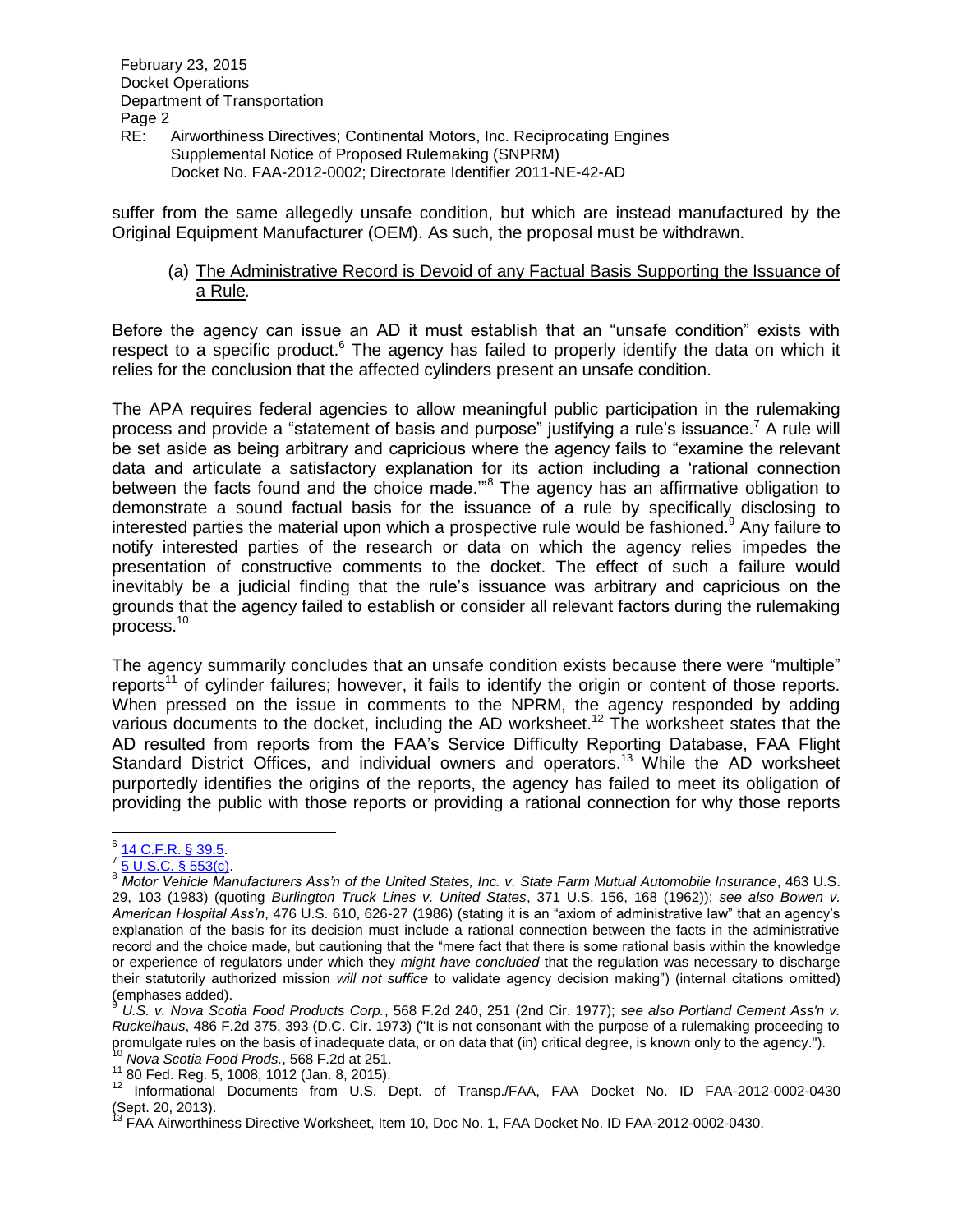RE: Airworthiness Directives; Continental Motors, Inc. Reciprocating Engines Supplemental Notice of Proposed Rulemaking (SNPRM) Docket No. FAA-2012-0002; Directorate Identifier 2011-NE-42-AD

indicate that the cylinder assemblies are an unsafe condition. Without furnishing these reports or, for that matter, any other data upon which the agency relied—the presentation of relevant comments is almost impossible. Commenters are left to speculate as to the agency's justifications and to provide every reasonable explanation of why the rule should not be issued. The agency's fundamental failure establishes that it has not considered all relevant information available, and, by extension, is incapable of reaching a well-reasoned conclusion regarding the condition of the affected cylinder assemblies. On these facts alone, the issuance of a final rule would be arbitrary, capricious, and invalid.

Presentation of relevant comments is further stymied by the agency's conclusory and unsupported responses to the NPRM submissions. For instance, the agency stated that it was irrelevant that the root cause of the cylinder failures is unknown and that it "disagreed" that pilot error was a factor.<sup>14</sup> Both statements reflect the agency's unwillingness to consider other relevant information that may be the source of the alleged unsafe condition and it fails to provide any rationale supporting such a conclusion. The D.C. Circuit has noted that an agency's failure to address public comments, or "address them in a conclusory manner, is fatal" to a rulemaking.<sup>15</sup> Federal agencies are "expected to identify relevant factual evidence, to explain the logic and the policies underlying any legislative choice, to state candidly any assumptions on which it relies, and to present its reasons for rejecting significant contrary evidence and argument."<sup>16</sup> Even in instances where the agency relies on its own expertise in a subject area, reliance on such expertise does not absolve the agency from providing a reasoned explanation for its decision. Indeed, a well-reasoned explanation based on experience requires the agency to describe not only its experience, but also "how [that experience] informed the [agency's] determination."<sup>17</sup>

Here, the administrative record is replete with instances where the agency simply states that it "disagrees" with the commenters.<sup>18</sup> In doing so it purports to rely on its own aviation experience and cites the "multiple secondary effects" of a cylinder failure as a justification.<sup>19</sup> However, such a conclusory statement of experience is insufficient because it has failed to demonstrate precisely how that past experience (i.e., objective evidence of cylinder failure causing secondary effects) informs its present decision. It is not sufficient to simply state that the FAA believes the AD is necessary to promote aviation safety; rather, the agency must point to specific objective evidence explaining that decision.<sup>20</sup> This is yet another example of how the agency has failed to properly present, explain and consider all relevant information in this rulemaking. Without thoughtful consideration of additional evidence, the issuance of an AD would be deemed arbitrary and capricious for want of an adequate factual basis.

 $\overline{a}$ 

<sup>&</sup>lt;sup>14</sup> [80 Fed. Reg. 5, 1009 \(Jan. 8, 2015\).](http://www.gpo.gov/fdsys/pkg/FR-2015-01-08/pdf/2015-00152.pdf)

<sup>15</sup> *Int'l Union, United Mine Workers of Am. v. Mine Safety and Health Admin.*, 626 F.3d 84, 393 (D.C. Cir. 2010) (finding conclusory factual statements insufficient).

<sup>16</sup> *Int'l Union, United Auto, Aerospace and Agr. Implement Workers of Am., UAW v. Pendergrass*, 878 F.2d 389 (D.C. Cir. 1989) (quoting *Bldg. & Constr. Trades Dept., AFL-CIO v. Brock*, 838 F.2d 1258, 1264 (D.C. Cir. 1988)). United Mine Workers of Am., 626 F.3d at 394.

<sup>18</sup> *See, e.g.*, [80 Fed. Reg. 5, 1009, 1010 \(Jan. 8, 2015\).](http://www.gpo.gov/fdsys/pkg/FR-2015-01-08/pdf/2015-00152.pdf)

<sup>19</sup> [80 Fed. Reg. 5, 1009 \(Jan. 8, 2015\).](http://www.gpo.gov/fdsys/pkg/FR-2015-01-08/pdf/2015-00152.pdf)

<sup>20</sup> *Cf. Natural Resources Defense Council, Inc. v. E.P.A.*, 824 F.2d 1258 (1st Cir. 1987) (finding EPA's statement that the agency "believed" contested provisions of a rule were "necessary and adequate" to protect sources of drinking water insufficient to explain why the rule did not encompass all Class I ground waters; the record did not point to any evidence that would support such a "bald assertion" that the agency "believed" the rule was necessary).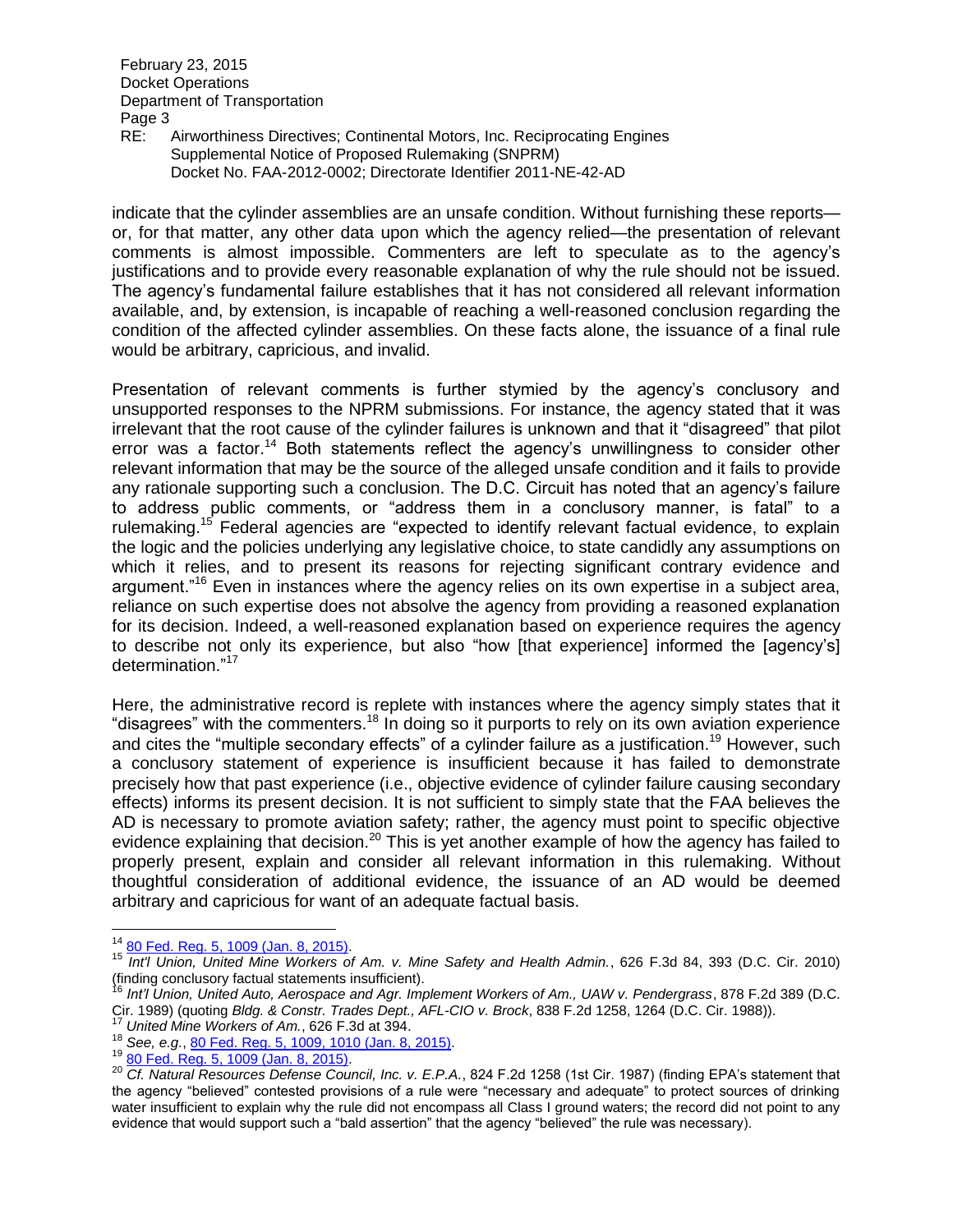RE: Airworthiness Directives; Continental Motors, Inc. Reciprocating Engines Supplemental Notice of Proposed Rulemaking (SNPRM) Docket No. FAA-2012-0002; Directorate Identifier 2011-NE-42-AD

#### (b) The Agency Arbitrarily Deviates from Internal Guidance Documents Prescribing Its Duties Under the APA.

ARSA $^{21}$  and IPL Group<sup>22</sup> have commented extensively on the agency's deviation—if not wholesale departure—from internal guidance documents that outline the agency's duties when formulating the substantive basis for determining an unsafe condition justifying an AD.<sup>23</sup> The agency's guidance documents are the means by which it fulfills its statutory duties under the APA. The intended effect of these guidance documents is to confer a benefit upon all persons who will be directly affected by an AD's issuance, or, more specifically, to provide all interested parties with a comprehensive factual basis for the unsafe condition and to present meaningful comments to the docket that will help guide rulemaking process. The agency cannot arbitrarily confer or deny those important benefits to individuals affected by an unsafe condition determination without articulating a reason for departing from its rulemaking procedures. Any claim to the contrary "would draw into question the most elementary principles of due process."<sup>24</sup> Before this rulemaking can go forward, the agency must justify why it has chosen to abandon its rulemaking duties under the APA.

#### (c) A Final Rule Would be Arbitrary and Capricious Because it Discriminates in Favor of Identical "OEM" Cylinder Assemblies.

Perhaps most problematic is the blatant discriminatory nature of the proposed rule. The agency concludes—again without factual support—that the Airmotive/ECi cylinder assemblies have a higher failure rate than that of the "OEM"<sup>25</sup> cylinder assemblies. This problematic failure rate forms the basis for the agency's conclusion that an unsafe condition exists. The conclusion represents a fundamental misunderstanding of the process by which an unsafe condition is determined and would allow an allegedly unsafe condition to persist in similar articles produced by the type certificate (TC) holder. If an unsafe condition did exist, the failure to apply the corrective actions in the proposed AD equally to TC cylinder assemblies would raise fundamental issues of due process.

 $\overline{a}$  $^{21}$  ARSA's Comments to NPRM, FAA Docket No. ID FAA-2012-0002-0565 (Dec. 12, 2013).

<sup>&</sup>lt;sup>22</sup> Dr. Michael J. Dreikorn, President, The Integrated Performance Leadership Group, Comments to FAA Docket No. FAA-2012-0002 (Feb. 20, 2015).

<sup>23</sup> *See, e.g.*, Airworthiness Directives Manual (FAA-IR-M-8040.1C) (May 17, 2012) (requiring the agency to provide facts, data and reports supporting AD action); Engine and Propeller Directorate, Continued Airworthiness Assessment Process Handbook, Rev. 0, ¶ 7.1.2 (Sept. 23, 2010) (stating that the "underlying assumptions, data, and analytical techniques" used in the risk assessment process "should be identified and justified to ensure that the conclusions of the analysis are valid").

<sup>24</sup> *See Administrator v. Randall*, 3 N.T.S.B. 3624 (1981) (rejecting on due process grounds the FAA's refusal to comply with general, internal agency guidance); *Administrator v. Brasher*, 5 N.T.S.B. 2116 (1987) (same); *White Case: U.S. v. Robert P. White*, No. 4:89CV307, 23 CCH Av. L. Rep. 18 (E.D. Tex. 1992) (same); *Vitarelli v. Seaton*, 359 U.S. 535 (1959) (disapproving an agency's noncompliance with its procedural rules even where the only beneficiaries of such rules were the agency's own employees, and even though the adoption of the rules was a purely discretionary exercise of authority).

<sup>25</sup> The agency actually means the type certificate holder since the term original equipment manufacturer (OEM) has no meaning under 14 CFR—the aviation safety regulations. It is merely another example of the unprofessional manner in which this rulemaking is being handled.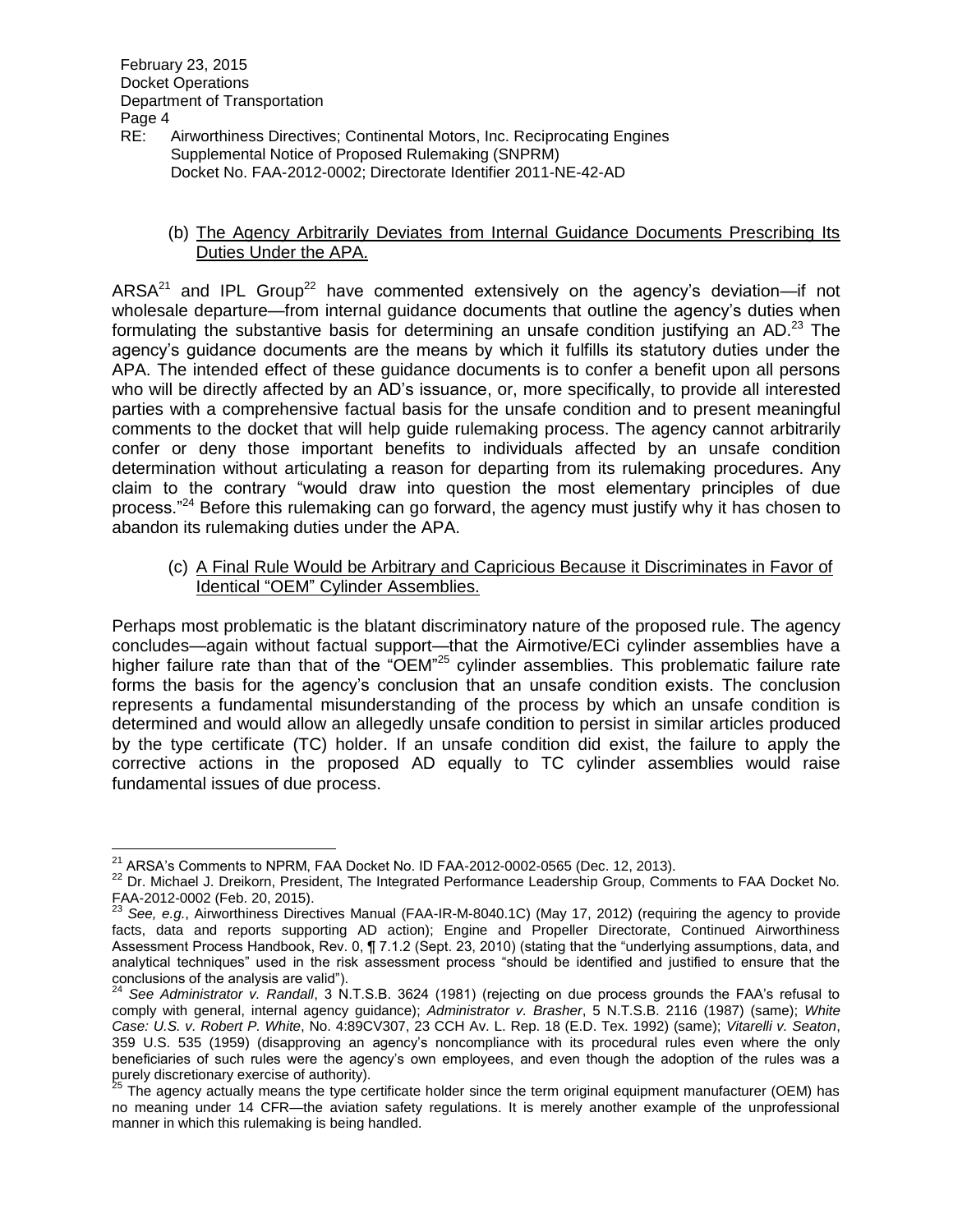RE: Airworthiness Directives; Continental Motors, Inc. Reciprocating Engines Supplemental Notice of Proposed Rulemaking (SNPRM) Docket No. FAA-2012-0002; Directorate Identifier 2011-NE-42-AD

Before an unsafe condition can be found, the agency must determine noncompliance with 14 CFR part 21 for designing or manufacturing an airworthy article in compliance with the applicable portions of 14 CFR part 33. Compliance with these aviation safety requirements and standards makes an article, by definition, airworthy. An airworthy article cannot be in an unsafe condition. In the event that an objective violation of the airworthiness standard can be shown, the agency must then determine whether such a violation constitutes an unsafe condition requiring the issuance of an AD.

At no time has the agency provided objective evidence that either the TC holder or Airmotive violated any airworthiness standard. In the absence of such evidence, all of Airmotive's cylinders that would be affected by the proposed rule are by definition airworthy. At the same time no objective evidence has been provided that the TC holder has violated any airworthiness standard for its affected cylinder assemblies. Both Airmotive and the TC holder's cylinders fail from time to time; however, only Airmotive's cylinders assemblies are adjudged to be an unsafe condition. The agency's selective enforcement of its airworthiness standards is discriminatory; failing to impose similar burdens on identical articles is arbitrary, capricious, and a violation of due process. 26

The proposal must be withdrawn because the agency's factual findings and conclusions are unsubstantiated and without merit. As such, issuance of a final rule would be arbitrary, capricious, or otherwise not in accordance with law, and therefore is invalid under the APA.<sup>27</sup>

# **(2) OMB Data Quality Act Request**

ARSA hereby submits a formal request for correction of the data and information provided by the agency in this rulemaking under the Department of Transportation's (DOT) Information Dissemination Quality Guidelines for implementing the Data Quality Act.<sup>28</sup>

The purpose of DOT's guidelines is to ensure the FAA uses reliable data sources and sound data techniques. DOT specifically states that the Department's policies "favor sufficient transparency about [its analytical] methods to allow independent reanalysis by qualified members of the public."<sup>29</sup> These guidelines apply when the FAA seeks public comment on a document and the information in it (e.g., a NPRM, studies cited in an NPRM, a regulatory evaluation or cost-benefit analysis pertaining to the NPRM, or a request for comments on an information collection subject to the Paperwork Reduction Act). While a request for correction of the information contained in a rulemaking would usually be incorporated in the next rulemaking document, the FAA's inadequate response to public comments and requests eliminates that

 $\overline{a}$ 

<sup>26</sup> *See Commander Aircraft Co. v. F.A.A.*, 21 F. App'x 3, 3 (D.C. Cir. 2001) (implying that issuance of an AD would be invalid because of a lack of evidence establishing the existence of an unsafe condition where the petitioner could demonstrate that the "FAA failed to consider evidence in the record that indicated the presence of the same failures on other aircraft").

 $^{27}$  [5 U.S.C. § 706\(2\)\(A\).](http://www.gpo.gov/fdsys/pkg/USCODE-2013-title5/pdf/USCODE-2013-title5-partI-chap7-sec706.pdf)

<sup>28</sup> Consolidated Appropriations Act of 2001 § 515, Pub. L. No. 106-554, 114 Stat. 2763 (codified a[t 44 U.S.C. § 3516\)](http://www.gpo.gov/fdsys/pkg/USCODE-2013-title44/pdf/USCODE-2013-title44-chap35-subchapI-sec3516.pdf) (2000).

<sup>&</sup>lt;sup>29</sup> Guidelines for Ensuring and Maximizing the Quality, Objectivity, Utility and Integrity of Information Disseminated by the Dept. of Transp. V(b) (available at [http://www.rita.dot.gov/bts/sites/rita.dot.gov.bts/files/subject\\_areas](http://www.rita.dot.gov/bts/sites/rita.dot.gov.bts/files/subject_areas/statistical_policy_and_research/data_quality_guidelines/html/guidelines.html) [/statistical\\_policy\\_and\\_research/data\\_quality\\_guidelines/html/guidelines.html\)](http://www.rita.dot.gov/bts/sites/rita.dot.gov.bts/files/subject_areas/statistical_policy_and_research/data_quality_guidelines/html/guidelines.html).